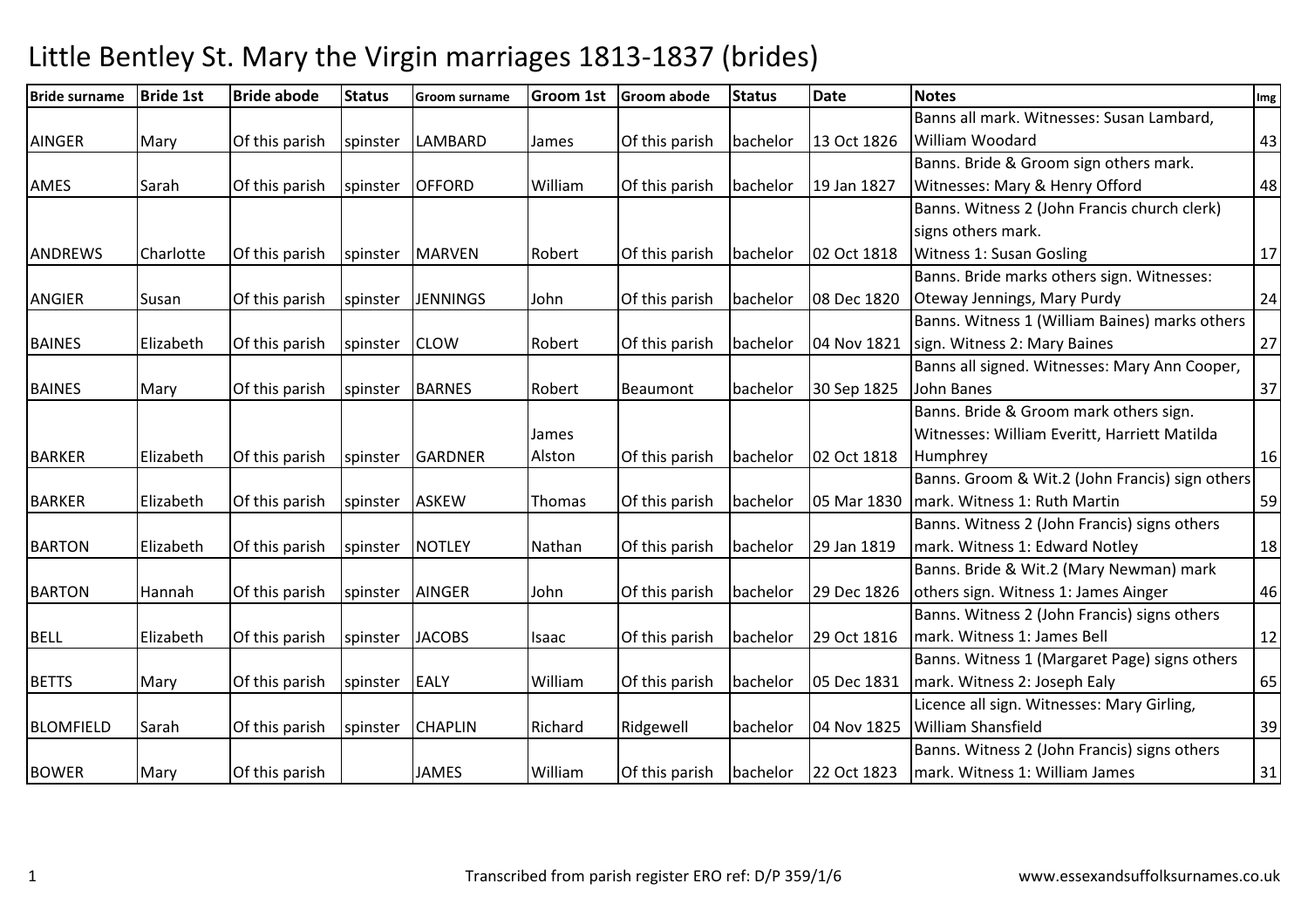| <b>Bride surname</b> | <b>Bride 1st</b> | <b>Bride abode</b> | <b>Status</b> | Groom surname     | <b>Groom 1st</b> | <b>Groom abode</b> | <b>Status</b> | <b>Date</b> | <b>Notes</b>                                      | Img |
|----------------------|------------------|--------------------|---------------|-------------------|------------------|--------------------|---------------|-------------|---------------------------------------------------|-----|
|                      |                  |                    |               |                   |                  |                    |               |             | Licence with consent of parents. Groom & Wit.1    |     |
|                      |                  |                    |               |                   |                  |                    |               |             | (* Everitt) sign others mark. Witness 2:          |     |
| <b>BOWER</b>         | Sarah            | Of this parish     | spinster      | <b>SPARLING</b>   | John             | <b>Gt Holland</b>  | bachelor      | 29 Sep 1825 | <b>Charlotte Woodard</b>                          | 36  |
|                      | Mary             |                    |               |                   |                  |                    |               |             | Licence all sign. Witnesses: Elizth Ann & Isaac   |     |
| <b>BRADNACK</b>      | Matilda          | Manningtree        | spinster      | <b>BURROWS</b>    | Thomas           | Of this parish     | bachelor      | 24 Jan 1833 | <b>Bradnack</b>                                   | 70  |
|                      |                  |                    |               |                   |                  |                    |               |             | Licence all sign. Witnesses: Jacob Lambert,       |     |
| <b>BROOKS</b>        | Elizabeth        | Of this parish     | spinster      | <b>COOPER</b>     | Carrington       | <b>Gt Bentley</b>  | widower       | 25 Sep 1834 | <b>Elizth Cooper</b>                              | 77  |
|                      |                  |                    |               |                   |                  |                    |               |             | Banns. Witness 2 (John Fordham) signs others      |     |
| <b>BUNCH</b>         | Mary             | Of this parish     | spinster      | <b>HUNT</b>       | Isaac            | Of this parish     | bachelor      | 18 Oct 1825 | mark. Witnesses: Charlotte Hunt                   | 38  |
|                      |                  |                    |               |                   |                  |                    |               |             | Banns. Bride & Groom mark others sign.            |     |
| <b>CHAPLIN</b>       | Sarah            | Of this parish     | spinster      | <b>GOSLING</b>    | George           | Of this parish     | bachelor      | 02 May 1815 | Witnesses: Robert Fuller, Hezekiah Everitt        | 6   |
|                      |                  |                    |               |                   |                  |                    |               |             | Banns. All mark. Witnesses: Charlotte Hunt,       |     |
| <b>COLE</b>          | Mary             | Of this parish     | widow         | <b>CRICK</b>      | Charles          | Of this parish     | bachelor      | 24 Oct 1828 | Jeremiah Barton                                   | 54  |
|                      |                  |                    |               |                   |                  |                    |               |             | Banns. All mark. Witnesses: Lucy Woodard,         |     |
| <b>COOK</b>          | Maria            | Of this parish     | widow         | <b>CHIPPERTON</b> | Benjamin         | Of this parish     | bachelor      | 27 Jun 1828 | <b>William Carr</b>                               | 52  |
|                      |                  |                    |               |                   |                  |                    |               |             | Banns all sign. Witnesses: Elizabeth Jacobs, John |     |
| <b>COOPER</b>        | Mary Ann         | Of this parish     | spinster      | <b>BANES</b>      | John             | Of this parish     | bachelor      | 22 Dec 1826 | Dorman                                            | 45  |
|                      |                  |                    |               |                   |                  |                    |               |             | Banns with consent of parents. Bride marks        |     |
|                      |                  |                    |               |                   |                  |                    |               |             | others sign. Witnesses: Robert Fuller, John       |     |
| <b>CRICK</b>         | Hannah           | Of this parish     | spinster      | <b>FORDHAM</b>    | John             | Of this parish     | bachelor      | 19 Jul 1816 | Francis                                           | 10  |
|                      |                  |                    |               |                   |                  |                    |               |             | Banns. Witness 1 (Mary Francis) signs others      |     |
| <b>FRANCIS</b>       | Hannah           | Of this parish     | spinster      | <b>GILBERT</b>    | David            | Of this parish     | bachelor      | 24 Oct 1830 | mark. Witness 2: James Gilbert                    | 60  |
|                      |                  |                    |               |                   |                  |                    |               |             | Banns. Bride & Wit.1 (Mary Francis) sign others   |     |
| <b>FRANCIS</b>       | Milly            | Of this parish     | spinster      | <b>GILBERT</b>    | James            | Of this parish     | bachelor      | 08 Dec 1831 | mark. Witness 2: David Gilbert                    | 66  |
|                      |                  |                    |               |                   |                  |                    |               |             | Banns. Bride & Wit.1 (Harriet Howard) sign        |     |
| <b>FRANCIS</b>       | Sarah            | Of this parish     | spinster      | <b>CHAPLIN</b>    | William          | Lt Bromley         | bachelor      | 08 Nov 1833 | others mark. Witness 2: John Chaplin              | 72  |
|                      |                  |                    |               |                   |                  |                    |               |             | Banns. Bride signs others mark. Witnesses:        |     |
| <b>FRANCIS</b>       | Mary             | Of this parish     | spinster      | <b>ALERSON</b>    | Simon            | Lt Bromley         | bachelor      | 15 Nov 1833 | Maria Francis, Henry Alerson                      | 73  |
|                      |                  |                    |               |                   |                  |                    |               |             | Banns with consent of parents. Witness 1 (Mary    |     |
|                      |                  |                    |               |                   |                  |                    |               |             | Allsten) signs others mark. Witness 2: William    |     |
| <b>FRANCIS</b>       | Maria            | Of this parish     | spinster      | <b>ELY</b>        | John             | Of this parish     | bachelor      | 30 Jan 1835 | Chaplin                                           | 79  |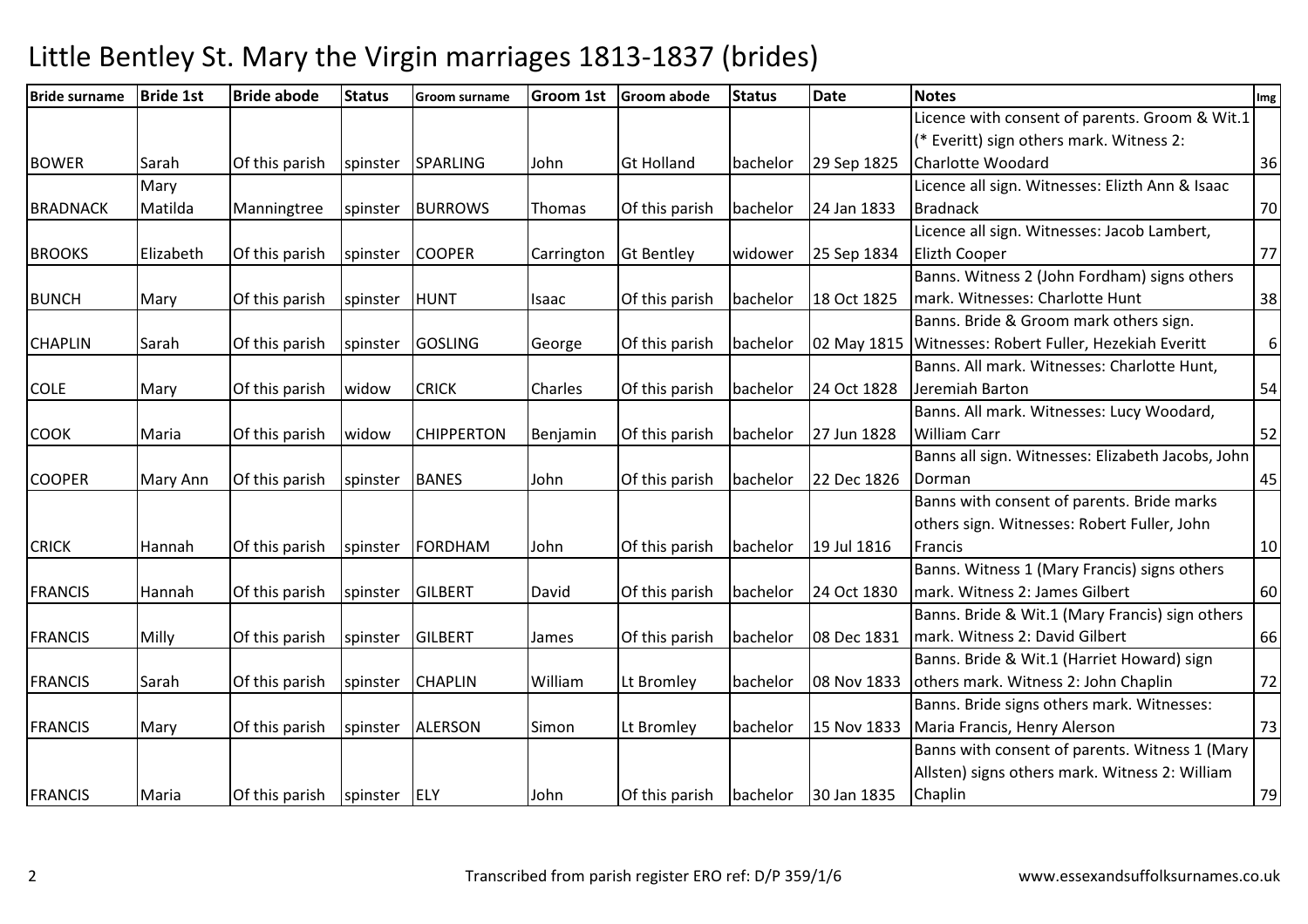| <b>Bride surname</b> | <b>Bride 1st</b> | <b>Bride abode</b> | <b>Status</b> | <b>Groom surname</b> | <b>Groom 1st</b> | <b>Groom abode</b>   | <b>Status</b> | <b>Date</b> | <b>Notes</b>                                             | Img          |
|----------------------|------------------|--------------------|---------------|----------------------|------------------|----------------------|---------------|-------------|----------------------------------------------------------|--------------|
|                      |                  |                    |               |                      |                  |                      |               |             | Banns all sign. Witnesses: Henry Fuller Quant,           |              |
| <b>FULLER</b>        | Elizabeth        | Of this parish     | spinster      | THREADGILL           | George           | Lt Clacton           | bachelor      | 01 Jun 1821 | Ann Sparke                                               | 26           |
|                      |                  |                    |               |                      |                  |                      |               |             | Banns. All mark. Witnesses: Elizabeth Balls,             |              |
| <b>GARDINER</b>      | Elizabeth        | Of this parish     | widow         | <b>CLARKE</b>        | James            | Of this parish       | bachelor      | 11 Oct 1831 | <b>William James</b>                                     | 63           |
|                      |                  |                    |               |                      |                  |                      |               |             |                                                          |              |
|                      |                  |                    |               |                      |                  | Stutton,             |               |             | Licence with consent of James Girling her                |              |
| <b>GIRLING</b>       | Elizabeth        | Of this parish     | spinster      | <b>MAY</b>           | William          | Suffolk              | bachelor      | 02 Nov 1819 | father. All sign. Witnesses: James & M. A. Girling 20    |              |
|                      |                  |                    |               |                      |                  |                      |               |             |                                                          |              |
|                      |                  |                    |               |                      |                  |                      |               |             | Licence with consent of James Girling her                |              |
| <b>GIRLING</b>       | Mary Ann         | Of this parish     | spinster      | LOTT                 | John             | Wix                  | bachelor      | 21 Mar 1820 | father. All sign. Witnesses: James Girling, C. Lott   21 |              |
|                      |                  |                    |               |                      |                  | <b>Christ Church</b> |               |             | Licence all signed. Witnesses: James Girling, J.         |              |
| <b>GIRLING</b>       | Sarah            | Of this parish     | spinster      | <b>HUBBARD</b>       | William          | London               | bachelor      | 30 Sep 1823 | Corey                                                    | 30           |
|                      |                  |                    |               |                      |                  | St James             |               |             |                                                          |              |
|                      |                  |                    |               |                      |                  | Clerkenwell          |               |             | Licence all signed. Witnesses: James Girling, J.         |              |
| <b>GIRLING</b>       | Eliza            | Of this parish     | spinster      | <b>HARRISON</b>      | James            | Middlesex            | bachelor      | 27 Oct 1831 | Harrison?                                                | 64           |
|                      |                  |                    |               |                      |                  |                      |               |             | Banns. Witness 1 (John Francis) signs others             |              |
| <b>HAMMOND</b>       | Sarah            | Of this parish     | spinster      | <b>ELEY</b>          | John             | Of this parish       | bachelor      | 14 Oct 1813 | mark. Witness 2: Daniel Francis                          | $\mathbf{1}$ |
|                      |                  |                    |               |                      |                  |                      |               |             | Licence. Bride & Groom mark others sign.                 |              |
| <b>HAMMOND</b>       | Sarah            | Of this parish     | spinster      | <b>STARLING</b>      | Mark             | Of this parish       | bachelor      | 11 Jan 1827 | Witnesses: John South, Mary Francis                      | 47           |
|                      |                  |                    |               |                      |                  |                      |               |             | Banns. Bride & Wit.1 (John Payne) mark others            |              |
| <b>HATCH</b>         | Sarah            | Of this parish     | widow         | <b>BARTON</b>        | William          | Of this parish       | bachelor      | 18 Feb 1817 | sign. Witness 2: John Francis                            | 14           |
|                      |                  |                    |               |                      |                  |                      |               |             | Banns. Witness 1 (Mary Ann Offis) marks others           |              |
| HILLYARD             | Mary Ann         | Of this parish     | spinster      | <b>COOPER</b>        | James            | Of this parish       | bachelor      | 18 Apr 1832 | sign. Witness 2: John Cooper                             | 68           |
|                      |                  |                    |               |                      |                  |                      |               |             | Banns. Groom & Wit 2 (John Francis church                |              |
|                      |                  |                    |               |                      |                  |                      |               |             | clerk) sign others mark. Witness 1: James                |              |
| <b>HOWARD</b>        | Maria            | Of this parish     | spinster      | <b>JENNINGS</b>      | Mark             | Of this parish       | bachelor      | 29 Oct 1824 | Thompson                                                 | 32           |
|                      |                  |                    |               |                      |                  |                      |               |             | Banns. Witness 2 (John Francis church clerk)             |              |
|                      |                  |                    |               |                      |                  |                      |               |             | signs others mark.                                       |              |
| <b>HUNT</b>          | Mary             | Of this parish     | spinster      | <b>COLE</b>          | Samuel           | Of this parish       | bachelor      | 16 Apr 1819 | Witness 1: Isaac Hunt                                    | 19           |
|                      |                  |                    |               |                      |                  |                      |               |             | Banns all mark. Witnesses: Hannah Fordham,               |              |
| <b>HUNT</b>          | Mary             | Of this parish     | widow         | <b>BOWER</b>         | William          | Of this parish       | widower       | 07 Oct 1826 | <b>William Clark</b>                                     | 42           |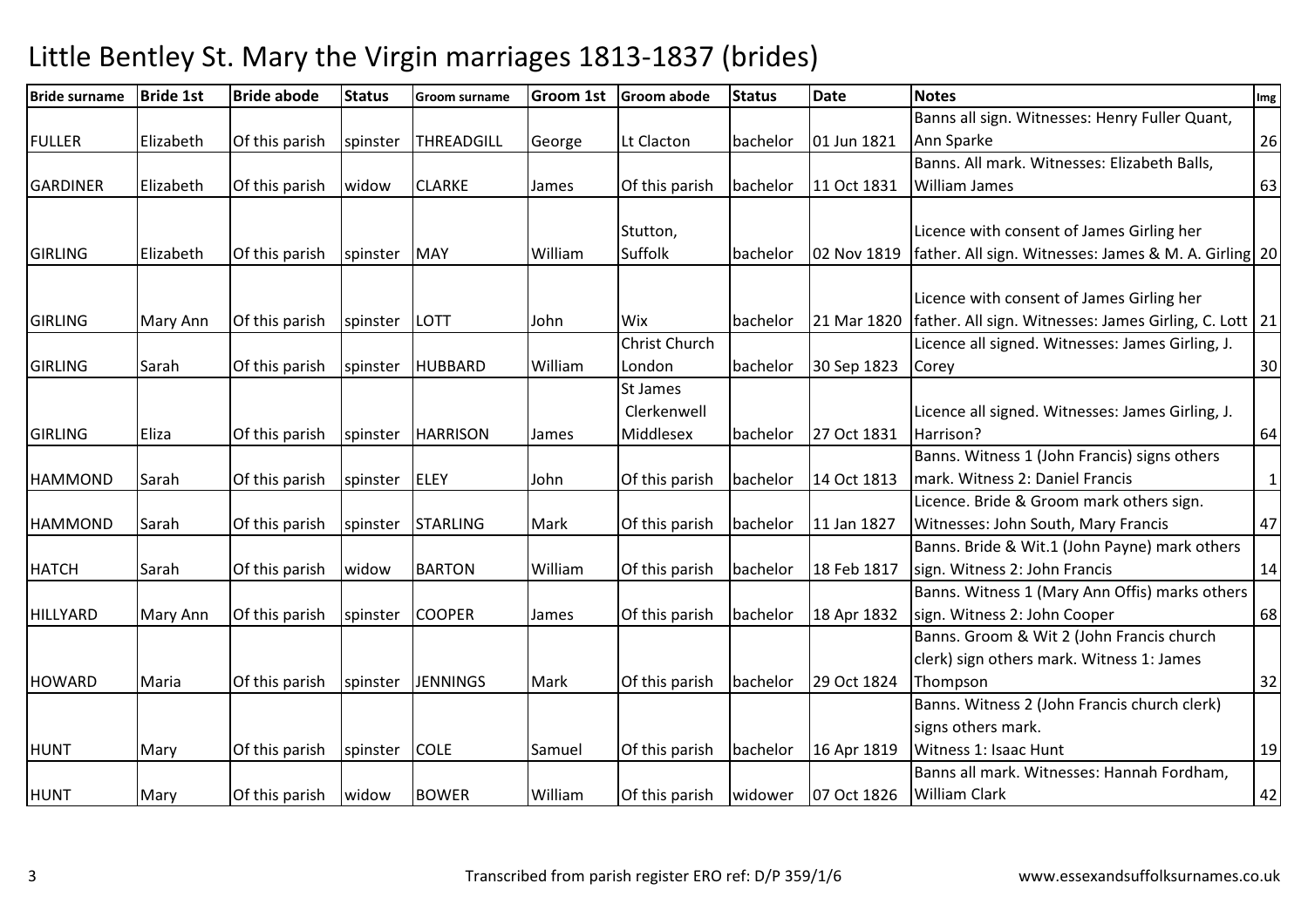| <b>Bride surname</b> | <b>Bride 1st</b> | <b>Bride abode</b> | <b>Status</b> | <b>Groom surname</b> | <b>Groom 1st</b> | <b>Groom abode</b> | <b>Status</b> | <b>Date</b> | <b>Notes</b>                                       | Img |
|----------------------|------------------|--------------------|---------------|----------------------|------------------|--------------------|---------------|-------------|----------------------------------------------------|-----|
|                      |                  |                    |               |                      |                  |                    |               |             | Banns all marked. Witnesses: Eliza Barton, John    |     |
| <b>HUNT</b>          | Charlotte        | Of this parish     | spinster      | <b>BARTON</b>        | Jeremiah         | Of this parish     | bachelor      | 30 Oct 1829 | l Hunt                                             | 58  |
|                      |                  |                    |               |                      |                  |                    |               |             | Banns. Bride & Wit.1 (Mary James) mark others      |     |
| <b>JAMES</b>         | Sarah            | Of this parish     | spinster      | <b>BROOKS</b>        | George           | Of this parish     | bachelor      | 31 Jul 1834 | sign. Witness 2: Joseph Brooks                     | 76  |
|                      |                  |                    |               |                      |                  |                    |               |             | Banns with consent of parents. Witness 2 (John     |     |
|                      |                  |                    |               |                      |                  |                    |               |             | Francis) signs others mark. Witness 1: Simon       |     |
| <b>JENNINGS</b>      | Mary             | Of this parish     | spinster      | <b>SUMMONS</b>       | Joseph           | Of this parish     | bachelor      | 17 Oct 1814 | [CW]old?                                           | 3   |
|                      | Jane             |                    |               |                      |                  |                    |               |             | Licence. All sign. Witnesses: Lucy Day, John       |     |
| <b>KEMP</b>          | Elizabeth        | Alresford          | spinster      | SPARROW              | William          | Of this parish     | widower       | 05 Apr 1817 | Kemp                                               | 15  |
|                      |                  |                    |               |                      |                  |                    |               |             | Banns. Bride & Wit.1 (Thos Kilburn) sign others    |     |
| <b>KILBURN</b>       | Hannah           | Of this parish     | spinster      | <b>DOUBLE</b>        | John             | Ramsey             | bachelor      | 13 Apr 1832 | mark. Witness 2: Mary Ann Kilburn                  | 67  |
|                      |                  |                    |               |                      |                  |                    |               |             | Banns. Bride & Groom mark others sign.             |     |
|                      |                  |                    |               |                      |                  |                    |               |             | Witnesses: Mary Ann Crussells, John Francis        |     |
| <b>KING</b>          | Sarah            | Of this parish     | spinster      | <b>CRUSSELLS</b>     | William          | Weeley             | bachelor      | 20 Oct 1820 | church clerk                                       | 22  |
|                      |                  |                    |               |                      |                  |                    |               |             | Banns. Bride & Wit1 (Sarah Knopp) sign others      |     |
| <b>KNOPP</b>         | Rachel           | Of this parish     | spinster      | PILLAN               | Joseph           | Of this parish     | bachelor      | 17 Dec 1830 | mark. Witness 2: William Pillan                    | 62  |
|                      |                  |                    |               |                      |                  |                    |               |             | Banns. Bride & Wit.2 (Peter Bines) mark others     |     |
| <b>KNOWLER</b>       | Elizabeth        | Of this parish     | spinster      | <b>BURLING</b>       | George           | <b>Gt Bentley</b>  | bachelor      | 02 Nov 1833 | sign. Witness 1: Elisabeth Burling                 | 71  |
|                      |                  |                    |               |                      |                  |                    |               |             | Licence. Witness 2 (John Francis) signs others     |     |
| LAYZELL              | Susan            | Of this parish     | spinster      | <b>DEATH</b>         | Thomas           | Of this parish     | bachelor      | 26 Dec 1827 | mark. Witness 1: Mary Cowell                       | 51  |
|                      |                  |                    |               |                      |                  |                    |               |             | Licence all sign. Witnesses: Thos. & Maria         |     |
|                      |                  |                    |               |                      |                  | Tuddenham          |               |             | South. Says groom is a bachelor, but might be      |     |
| <b>LORD</b>          | Rebecca          | Of this parish     | spinster      | SOUTH                | John             | Suffolk            |               | 28 Dec 1820 | crossed out?                                       | 25  |
|                      |                  |                    |               |                      |                  |                    |               |             | Banns. Bride & Groom mark others sign.             |     |
| <b>MANN</b>          | Sarah            | Of this parish     | spinster      | <b>ANDERSON</b>      | Thomas           | Of this parish     | bachelor      | 16 Feb 1817 | Witnesses: Robert Fuller, John Francis             | 13  |
|                      |                  |                    |               |                      |                  |                    |               |             | Banns. Bride & Groom mark others sign.             |     |
| <b>MAYS</b>          | Sarah            | Of this parish     | widow         | NIGHTINGALE          | Francis          | Of this parish     | bachelor      | 20 Feb 1835 | Witnesses: Mary & James Eade                       | 80  |
|                      |                  |                    |               |                      |                  |                    |               |             |                                                    |     |
|                      |                  |                    |               |                      |                  |                    |               |             | Banns. Bride marks others sign. Witnesses:         |     |
| <b>OFFIS</b>         | Mary Ann         | Of this parish     | spinster      | <b>COOPER</b>        | John             | Of this parish     | bachelor      | 07 Dec 1832 | Rebecca Blowers, Robert Nightingale                | 69  |
|                      |                  |                    |               |                      |                  |                    |               |             | Banns. Bride & Groom mark others sign.             |     |
| <b>OSBORNE</b>       | Jane             | Of this parish     | spinster      | <b>HARVEY</b>        | John             | Tendring           | bachelor      |             | 17 May 1816 Witnesses: Joseph Harvey, John Francis | 9   |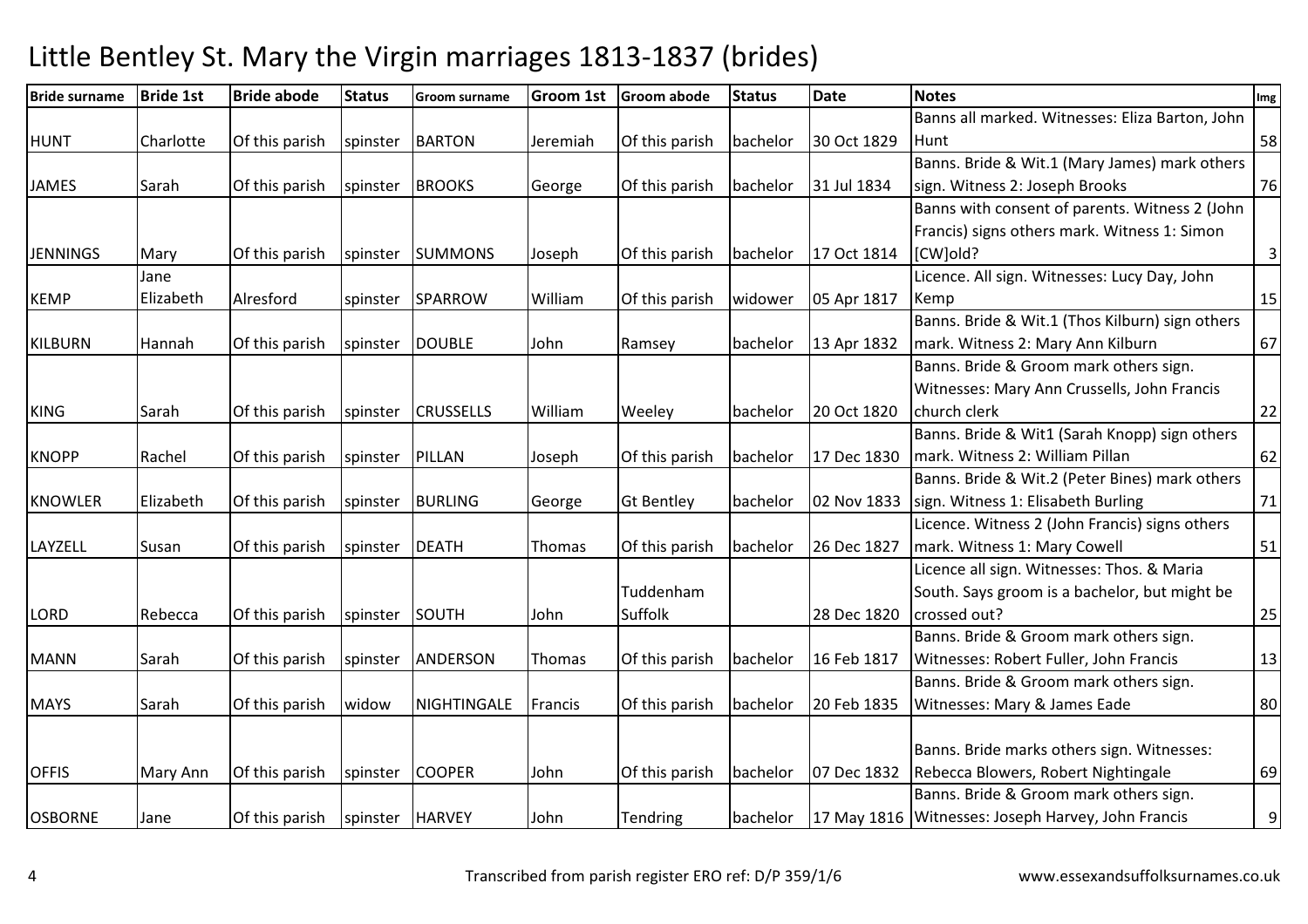| <b>Bride surname</b> | <b>Bride 1st</b> | <b>Bride abode</b> | <b>Status</b> | <b>Groom surname</b> | <b>Groom 1st</b> | <b>Groom abode</b> | <b>Status</b> | <b>Date</b> | <b>Notes</b>                                     | Img            |
|----------------------|------------------|--------------------|---------------|----------------------|------------------|--------------------|---------------|-------------|--------------------------------------------------|----------------|
|                      |                  |                    |               |                      |                  |                    |               |             |                                                  |                |
|                      |                  |                    |               |                      |                  |                    |               |             | Banns. Groom marks others sign. Witnesses:       |                |
| <b>PAGE</b>          | Margaret         | Of this parish     | spinster      | <b>WOODS</b>         | John             | Of this parish     | bachelor      | 06 Oct 1815 | Joseph Page, Susanna Nightingale                 | $\overline{7}$ |
|                      |                  |                    |               |                      |                  |                    |               |             | Banns all sign. Witnesses: Elizabeth Saker, Jho. |                |
| <b>PAGE</b>          | Margaret         | Of this parish     | spinster      | <b>HURRAN</b>        | Oliver           | Mistley            | bachelor      | 08 Apr 1836 | <b>Brooks</b>                                    | 83             |
|                      |                  |                    |               |                      |                  | <b>St Martin</b>   |               |             | Banns. Bride & Wit.2 (Joseph Pillan) marked      |                |
| PILLAN               | Emily            | Of this parish     | spinster      | MUGGERIDGE           | Richard          | Colchester         | bachelor      | 22 Oct 1827 | others signed. Witness 1: Mary Porter            | 50             |
|                      |                  |                    |               |                      |                  |                    |               |             | Licence. Bride marked others signed. Witnesses:  |                |
| <b>PORTER</b>        | Mary             | Of this parish     | widow         | <b>AINGER</b>        | James            | Of this parish     | widower       | 31 Jul 1829 | Sarah & John Castleton                           | 56             |
|                      |                  |                    |               |                      | Frederick        |                    |               |             | Banns all sign. Witnesses: Caroline Gladwell,    |                |
| <b>PORTER</b>        | Mary             | Of this parish     | spinster      | <b>GLADWELL</b>      | John             | Of this parish     | bachelor      | 07 Feb 1834 | <b>Rebekah Porter</b>                            | 75             |
|                      |                  |                    |               |                      |                  |                    |               |             | Banns. All marked. Witnesses: Sarah Rycraft,     |                |
| <b>PORTER</b>        | Elizabeth        | Of this parish     | spinster      | <b>BACON</b>         | Benjamin         | Tendring           | bachelor      | 29 Oct 1835 | <b>Thomas Porter</b>                             | 82             |
|                      |                  |                    |               |                      |                  |                    |               |             | Banns all signed. Witnesses: Charlotte Pratt,    |                |
| <b>PRATT</b>         | Mary Ann         | Of this parish     | spinster      | <b>AINGER</b>        | James            | Of this parish     | bachelor      | 04 Oct 1827 | James Angier                                     | 49             |
|                      |                  |                    |               |                      |                  |                    |               |             | Banns all marked. Witnesses: Hannah Rycraft,     |                |
| <b>ROUSE</b>         | Sarah            | Of this parish     | widow         | <b>RYCRAFT</b>       | Robert           | Of this parish     | bachelor      | 20 Sep 1828 | <b>William Mason</b>                             | 53             |
|                      |                  |                    |               |                      |                  |                    |               |             | Banns. Bride & Wit.1 (Sarah Holder) mark         |                |
| <b>ROWLAND</b>       | Mary Ann         | Of this parish     | widow         | <b>HOLDER</b>        | George           | Of this parish     | bachelor      | 31 Oct 1830 | others sign. Witness 2: John Theobald            | 61             |
|                      |                  |                    |               |                      |                  |                    |               |             | Banns. Witness 2 (William Saunders) signs        |                |
| <b>RYCRAFT</b>       | Mary Ann         | Of this parish     | spinster      | PAGE                 | Joseph           | Of this parish     | bachelor      | 15 Apr 1836 | others mark. Witness 1: Hannah Saunders          | 84             |
|                      |                  |                    |               |                      |                  |                    |               |             | Banns with consent of parents. Witness 2 (John   |                |
|                      |                  |                    |               |                      |                  |                    |               |             | Francis) signs others mark. Witness 1: Mary      |                |
| SARGEANT             | Sarah            | Of this parish     | single        | <b>RYCRAFT</b>       | Jacob            | Of this parish     | bachelor      | 13 Jan 1816 | Purdy                                            | $\,8\,$        |
|                      |                  |                    |               |                      |                  |                    |               |             | Banns. Bride signs others mark. Witnesses:       |                |
| SEAGER               | Mary Anne        | Of this parish     | spinster      | <b>HUNT</b>          | Robert           | Of this parish     | bachelor      | 09 Dec 1836 | Mary Cole, Henry Hunt                            | 85             |
|                      |                  |                    |               |                      |                  |                    |               |             | Banns. Witness 2 (Anne Seger) marks others       |                |
| <b>SEGER</b>         | Sarah            | Of this parish     | spinster      | <b>BURLING</b>       | James            | Of this parish     | bachelor      | 24 Dec 1825 | sign. Witness 1: Samuel Seger                    | 40             |
|                      |                  |                    |               |                      |                  |                    |               |             | Banns. Bride signs others mark. Witnesses:       |                |
| <b>SHALDRICK</b>     | Mary Ann         | Of this parish     | spinster      | <b>LEE</b>           | Benjamin         | Of this parish     | bachelor      | 10 Mar 1835 | Anne & John Went                                 | 81             |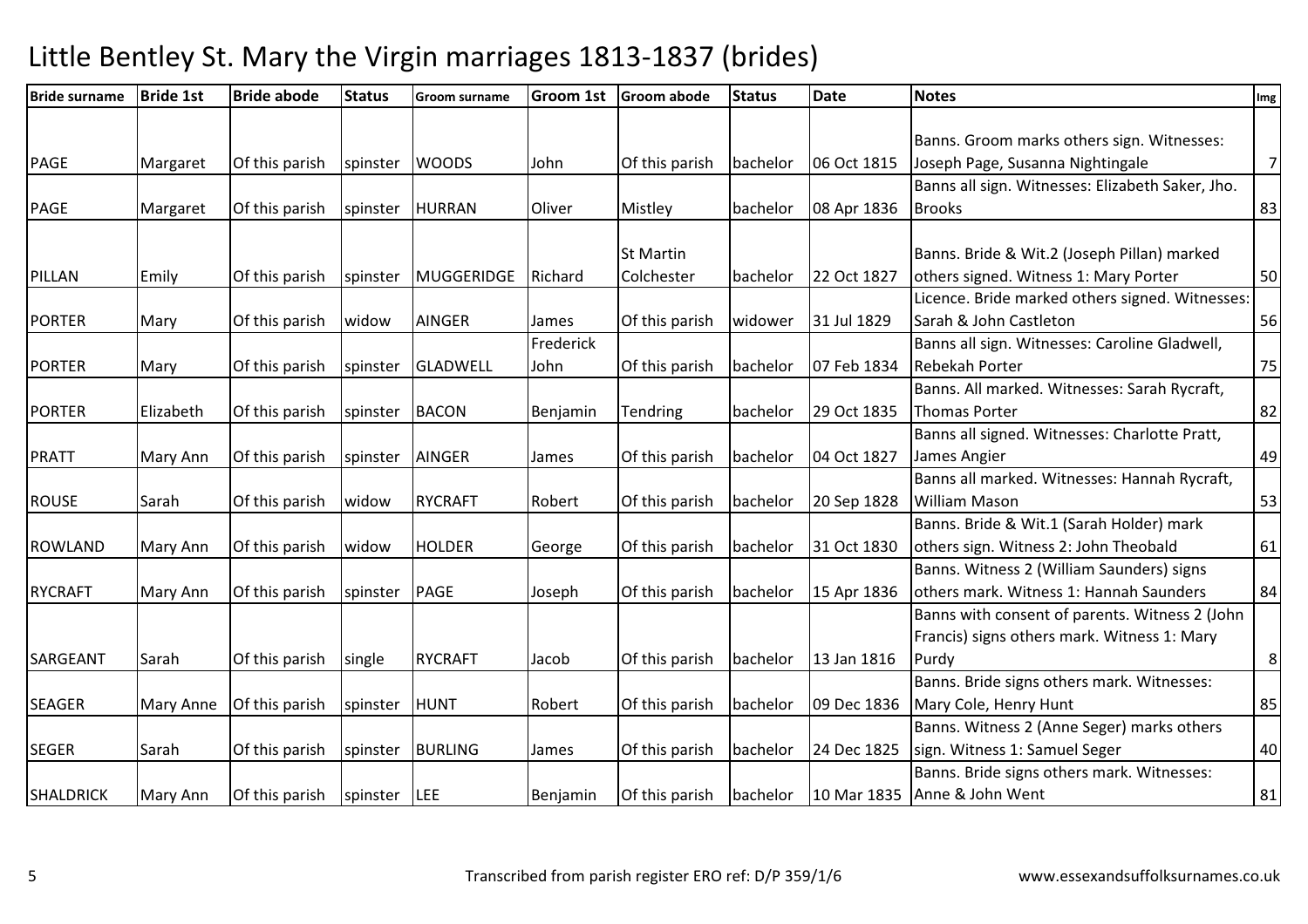| <b>Bride surname</b> | <b>Bride 1st</b> | <b>Bride abode</b> | <b>Status</b> | <b>Groom surname</b> | <b>Groom 1st</b> | Groom abode    | <b>Status</b> | <b>Date</b> | <b>Notes</b>                                    | Img            |
|----------------------|------------------|--------------------|---------------|----------------------|------------------|----------------|---------------|-------------|-------------------------------------------------|----------------|
| SOUTH                | Sarah            |                    | spinster      | <b>PAGE</b>          | Joseph           |                | bachelor      | 27 Oct 1820 | Banns all sign. Witnesses: R. Lord, John South  | 23             |
|                      |                  | Of this parish     |               |                      |                  | Of this parish |               |             | Banns with consent of parents. All signed.      |                |
|                      |                  |                    |               |                      |                  |                |               |             |                                                 |                |
| <b>SOUTH</b>         | Maria            | Of this parish     | spinster      | <b>MAYER</b>         | James            | Of this parish | bachelor      | 03 Jun 1823 | Witnesses: James South, Sarah Mayer             | 29             |
|                      |                  |                    |               |                      |                  |                |               |             | Licence all signed. Witnesses: David Stebbing,  |                |
| <b>STEBBING</b>      | Charlotte        | Of this parish     | spinster      | <b>PALMER</b>        | Joseph           | Lt Clacton     | bachelor      | 18 Nov 1824 | John Francis                                    | 33             |
|                      |                  |                    |               |                      |                  |                |               |             | Banns with consent of parents. Bride & Groom    |                |
|                      |                  |                    |               |                      |                  |                |               |             | mark others sign. Witnesses: Edwd Everitt, John |                |
| <b>TAYLOR</b>        | Elizabeth        | Of this parish     | spinster      | <b>MILLBANK</b>      | Samuel           | Of this parish | bachelor      | 13 Sep 1814 | Francis                                         | $\overline{2}$ |
|                      |                  |                    |               |                      |                  |                |               |             | Banns. Witness 2 (Joseph Taylor) signs others   |                |
| <b>TAYLOR</b>        | Eliza            | Of this parish     | spinster      | <b>NEWMAN</b>        | Thomas           | Of this parish | bachelor      | 23 Jan 1835 | mark. Witness 1: Sarah Bea*                     | 78             |
|                      |                  |                    |               |                      |                  |                |               |             | Licence. All signed. Witnesses: Elizabeth &     |                |
| <b>VINCENT</b>       | Sarah Ann        | Of this parish     | widow         | <b>MAYER</b>         | James            | Of this parish | widower       | 26 Oct 1829 | Joseph Girling                                  | 57             |
|                      |                  |                    |               |                      |                  |                |               |             | Banns. All mark. Witnesses: Samuel Sexton,      |                |
| <b>WAGSTAFFE</b>     | Martha           | Of this parish     | widow         | <b>SEXTON</b>        | Robert           | Of this parish | bachelor      | 22 Sep 1825 | <b>Elizabeth Gardiner</b>                       | 35             |
|                      |                  |                    |               |                      |                  |                |               |             | Banns. All mark. Witnesses: Anne Taylor, Isaac  |                |
| <b>WAGSTAFFE</b>     | Sarah            | Of this parish     | spinster      | <b>SEGURS</b>        | John             | Tendring       | bachelor      | 25 Dec 1833 | <b>Segurs</b>                                   | 74             |
|                      |                  |                    |               |                      |                  |                |               |             |                                                 |                |
|                      |                  |                    |               |                      |                  |                |               |             | Banns. Groom & Wit.2 (John Francis church       |                |
| <b>WHITAKER</b>      | Mary             | Of this parish     | spinster      | <b>UPTON</b>         | Henry            | Of this parish | bachelor      | 02 Dec 1824 | clerk) sign others mark. Witness 1: Thos. Eves  | 34             |
|                      |                  |                    |               |                      |                  |                |               |             | Banns with consent of parents. Witness 2        |                |
|                      |                  |                    |               |                      |                  |                |               |             | (Henry Upton) signs others mark. Witness 1:     |                |
| <b>WHITTAKER</b>     | Eliza            | Of this parish     | spinster      | <b>GORSLING</b>      | George           | Of this parish | widower       | 20 Oct 1826 | <b>Mary Upton</b>                               | 44             |
|                      |                  |                    |               |                      |                  |                |               |             | Banns. Witness 1 (John Francis church clerk)    |                |
|                      |                  |                    |               |                      |                  |                |               |             | signs others mark. Witness 2: Charlotte         |                |
| <b>WOODARD</b>       | Elizabeth        | Of this parish     | spinster      | <b>SOUTHGATE</b>     | James            | Of this parish | bachelor      | 18 Nov 1821 | Woodard                                         | 28             |
|                      |                  |                    |               |                      |                  |                |               |             | Banns all mark. Witnesses: Lucy Woodard,        |                |
| <b>WOODARD</b>       | Charlotte        | Of this parish     | spinster      | <b>DAVIS</b>         | David            | Of this parish | bachelor      | 27 Jan 1826 | <b>William Bower</b>                            | 41             |
|                      |                  |                    |               |                      |                  |                |               |             | Banns. Bride & Wit.1 (Margaret Page) sign       |                |
| <b>WOODS</b>         | Margaret         | Of this parish     | widow         | <b>EALY</b>          | John             | Of this parish | bachelor      | 27 Oct 1827 | others mark. Witness 2: William Ealy            | 55             |
|                      |                  |                    |               |                      |                  |                |               |             | Banns. Bride & Groom mark others sign.          |                |
| <b>WOODWARD</b>      | Maria            | Of this parish     | spinster      | <b>COOK</b>          | Robert           | Of this parish | bachelor      | 01 Oct 1816 | Witnesses: Robert Fuller, John Francis          | 11             |
|                      |                  |                    |               |                      |                  |                |               |             |                                                 |                |